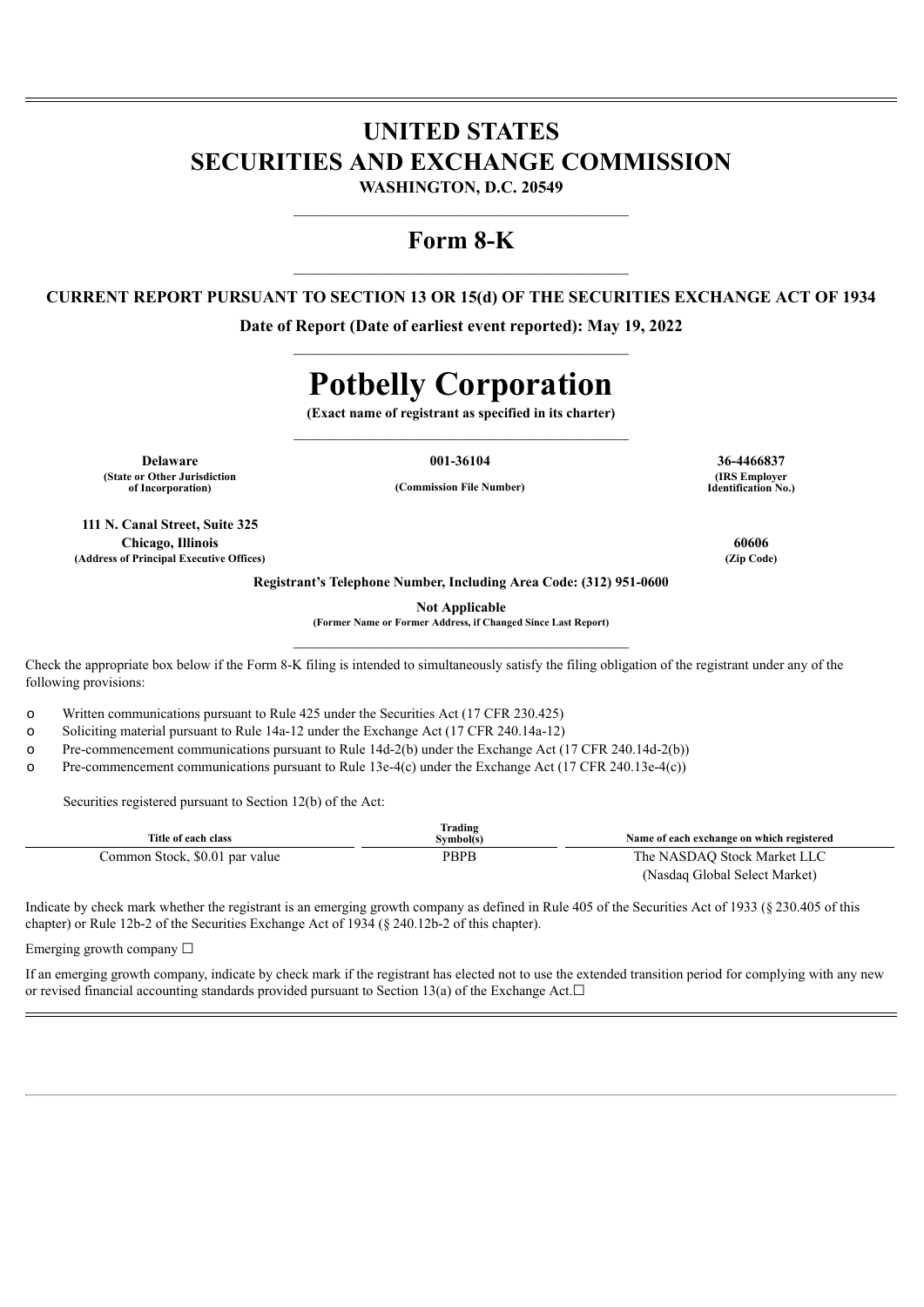#### **Item 5.07 Submission of Matters to a Vote of Security Holders.**

On May 19, 2022, Potbelly Corporation (the "Company") held its 2022 Annual Meeting of Stockholders, at which the Company's stockholders voted on the (i) election of nine director nominees (Proposal 1), (ii) ratification of the appointment of Deloitte & Touche LLP as the Company's independent registered public accounting firm for the fiscal year ending December 25, 2022 (Proposal 2) and (iii) approval, on an advisory basis, of the compensation of the Company's named executive officers (Proposal 3). The results of the votes are set forth below.

#### Proposal 1

The Company's stockholders voted in favor of the election of the following director nominees to the Board of Directors of the Company for a term of one year or until his or her successor is duly elected or appointed and qualified.

|                   | Votes For  | Votes Withheld | <b>Broker Non-Votes</b> |
|-------------------|------------|----------------|-------------------------|
| Vann Avedisian    | 19,940,259 | 157,357        | 6,026,691               |
| Joseph Boehm      | 19,747,712 | 349,904        | 6,026,691               |
| Adrian Butler     | 20,048,317 | 49.299         | 6,026,691               |
| David Head        | 19,805,093 | 292,523        | 6,026,691               |
| David Near        | 19,922,407 | 175.209        | 6,026,691               |
| David Pearson     | 19,595,419 | 502,197        | 6,026,691               |
| <b>Todd Smith</b> | 19,863,148 | 234,468        | 6,026,691               |
| Jill Sutton       | 20,049,697 | 47,919         | 6,026,691               |
| Robert D. Wright  | 19,990,907 | 106,709        | 6,026,691               |

#### Proposal 2

The Company's stockholders approved the ratification of the appointment of Deloitte & Touche LLP as the Company's independent registered public accounting firm for the fiscal year ending December 25, 2022.

| /otes      | <b>Votes</b> | bstentions. | Broker Non-Votes         |
|------------|--------------|-------------|--------------------------|
| FΩT        | Against      | .           |                          |
| 26.069.078 | 49,224       | .005        | $\overline{\phantom{a}}$ |

#### Proposal 3

The Company's stockholders approved, on an advisory basis, the compensation of the Company's named executive officers.

| Votes For  | Votes Against | Abstentions | <b>Broker Non-Votes</b> |
|------------|---------------|-------------|-------------------------|
| 19,842,577 | 242,876       | 12,163      | 6,026,691               |